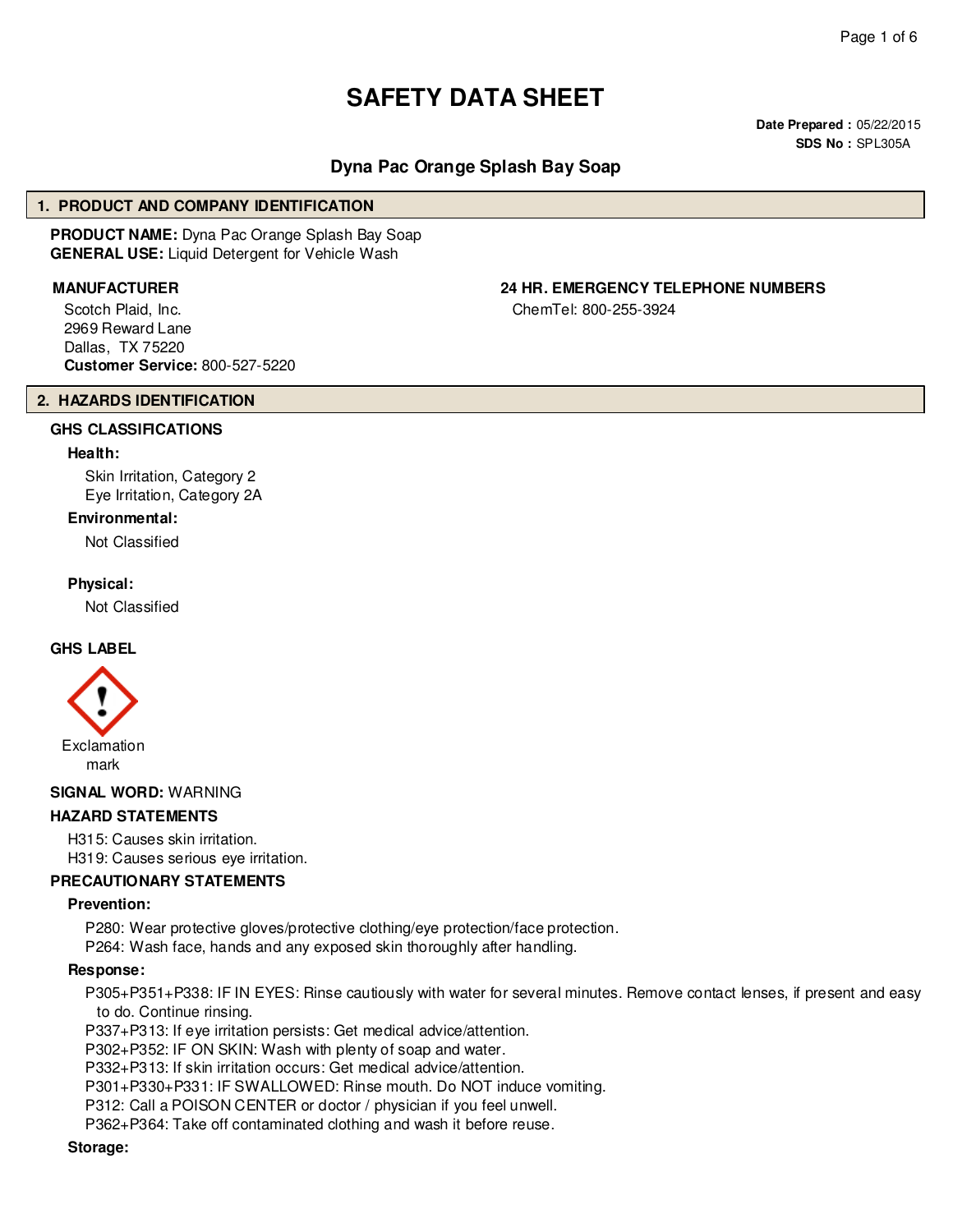P102: Keep out of reach of children.

P234: Keep only in original packaging.

#### **Disposal:**

P501: Dispose of contents/container to an approved waste disposal plant.

# **POTENTIAL HEALTH EFFECTS**

**EYES:** Contact causes severe eye irritation.

**SKIN:** Causes skin irritation

#### **SKIN ABSORPTION: None Expected.**

**INGESTION:** May cause irritation of the mucous membranes.

**INHALATION:** Inhalation may cause irritation to mucous membranes.

#### **MEDICAL CONDITIONS AGGRAVATED:** None known.

#### **3. COMPOSITION / INFORMATION ON INGREDIENTS**

| <b>Chemical Name</b>            | $Wt.$ % | <b>CAS</b>           |
|---------------------------------|---------|----------------------|
| Sodium C14-C16 Olefin Sulfonate |         | $10 - 20$ 68439-57-6 |
|                                 |         |                      |

# **4. FIRST AID MEASURES**

**EYES:** Immediately flush eyes with plenty of water. Get medical attention, if irritation persists.

**SKIN:** Wash with soap and water. Get medical attention if irritation develops or persists.

**INGESTION:** Do NOT induce vomiting. Never give anything by mouth to an unconscious person. Rinse mouth with water. Consult a physician.

**INHALATION:** Remove victim to fresh air. If irritation persists, get medical attention.

#### **SIGNS AND SYMPTOMS OF OVEREXPOSURE**

**EYES:** Contact causes serious eye irritation.

**SKIN:** Contact causes skin irritation.

**INGESTION:** May cause headache and nausea.

**INHALATION:** May cause drowsiness and/or dizziness.

**ACUTE EFFECTS:** Eye contact may cause stinging, tearing, redness and blurred vision. Skin contact may cause redness and irritation.

**CHRONIC EFFECTS:** None known.

**NOTES TO PHYSICIAN:** Treat symptomatically

# **5. FIRE FIGHTING MEASURES**

**FLAMMABLE CLASS:** Not flammable or combustible

**EXTINGUISHING MEDIA:** Use extinguishing measures that are appropriate for the local circumstance and the surrounding environment.

**EXPLOSION HAZARDS:** None

**FIRE FIGHTING EQUIPMENT:** Use personal protective equipment

**HAZARDOUS DECOMPOSITION PRODUCTS:** Oxides of Carbon and Nitrogen

# **6. ACCIDENTAL RELEASE MEASURES**

**SMALL SPILL:** After removal, flush contaminated area thoroughly with water.

**LARGE SPILL:** Dike spilled material or otherwise contain material to ensure runoff does not reach into soil, ditches, sewers and / or groundwater. Transfer material into suitable containers for proper disposal in accordance with local, state and federal regulations.

# **ENVIRONMENTAL PRECAUTIONS**

**WATER SPILL:** Do not allow material to contaminate waterways.

**LAND SPILL:** Do not allow material to contaminate the soil.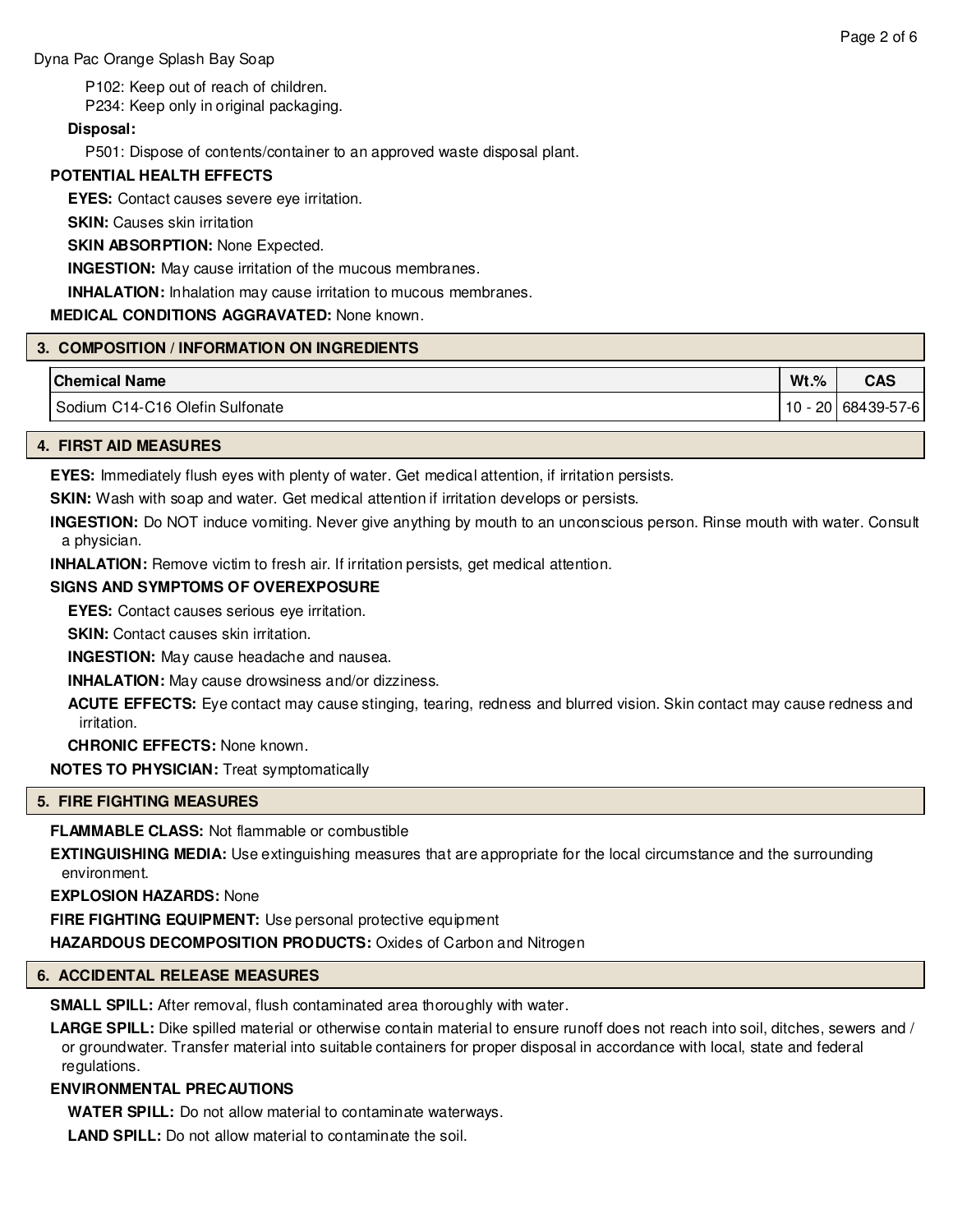**GENERAL PROCEDURES:** Ensure clean-up is conducted by trained personnel only. Refer to protective measures listed in Sections 7 and 8.

**SPECIAL PROTECTIVE EQUIPMENT:** For personal protection see section 8.

**COMMENTS:** Inform appropriate managerial or supervisory personnel of all environmental releases. Prevent further leakage or spillage if safe to do so.

#### **7. HANDLING AND STORAGE**

**GENERAL PROCEDURES:** Handle in accordance with good industrial hygiene and safety procedures. Use personal protection recommended in Section 8. Follow all product label instructions.

**HANDLING:** Follow all SDS/label precautions even after container is emptied because it may retain product residues.

**STORAGE:** Keep out of reach of children. Store in original container in a cool, dry and well ventilated area.

#### **8. EXPOSURE CONTROLS / PERSONAL PROTECTION**

#### **EXPOSURE GUIDELINES**

| OSHA HAZARDOUS COMPONENTS (29 CFR1910.1200) |             |                        |                   |  |  |  |
|---------------------------------------------|-------------|------------------------|-------------------|--|--|--|
|                                             |             | <b>EXPOSURE LIMITS</b> |                   |  |  |  |
|                                             |             | <b>Supplier OEL</b>    |                   |  |  |  |
| <b>Chemical Name</b>                        |             | ppm                    | mg/m <sup>3</sup> |  |  |  |
| <b>TWA</b>                                  |             | <b>NL</b>              | NL                |  |  |  |
| Sodium C14-C16 Olefin Sulfonate             | <b>STEL</b> | <b>NL</b>              | <b>NL</b>         |  |  |  |

**ENGINEERING CONTROLS:** None usually needed.

#### **PERSONAL PROTECTIVE EQUIPMENT**

**EYES AND FACE:** Safety glasses with side shields.

**SKIN:** Chemical resistant gloves.

**RESPIRATORY:** No personal respiratory equipment normally required.

**PROTECTIVE CLOTHING:** Wear suitable protective clothing to prevent contact with skin.

**WORK HYGIENIC PRACTICES:** Wash contaminated clothing before reuse. Wash face, hands and any exposed skin thoroughly after handling.

**OTHER USE PRECAUTIONS:** Protective clothing and equipment should be in accordance with 29 CFR 1910.132 and 1910.133. **COMMENTS:** Eyewash stations and safety showers should always be in place where chemicals are handled and stored.

#### **9. PHYSICAL AND CHEMICAL PROPERTIES**

**PHYSICAL STATE:** Liquid **ODOR:** Citrus **ODOR THRESHOLD:** Not determined for this mixture. **APPEARANCE:** Clear liquid **COLOR:** Colorless to amber. **pH:** 6.5 to 7.5 (full strength) **PERCENT VOLATILE:** (w/w): 75-85% mostly as water. **FLASH POINT AND METHOD:** NA = Not Applicable **FLAMMABLE LIMITS:** Non Flammable **AUTOIGNITION TEMPERATURE:** No data available for this mixture. **VAPOR PRESSURE:** No data available for this mixture. **VAPOR DENSITY:** No data available for this mixture. **BOILING POINT:** Near that of water **FREEZING POINT:** Near that of water. **THERMAL DECOMPOSITION:** No data available for this mixture.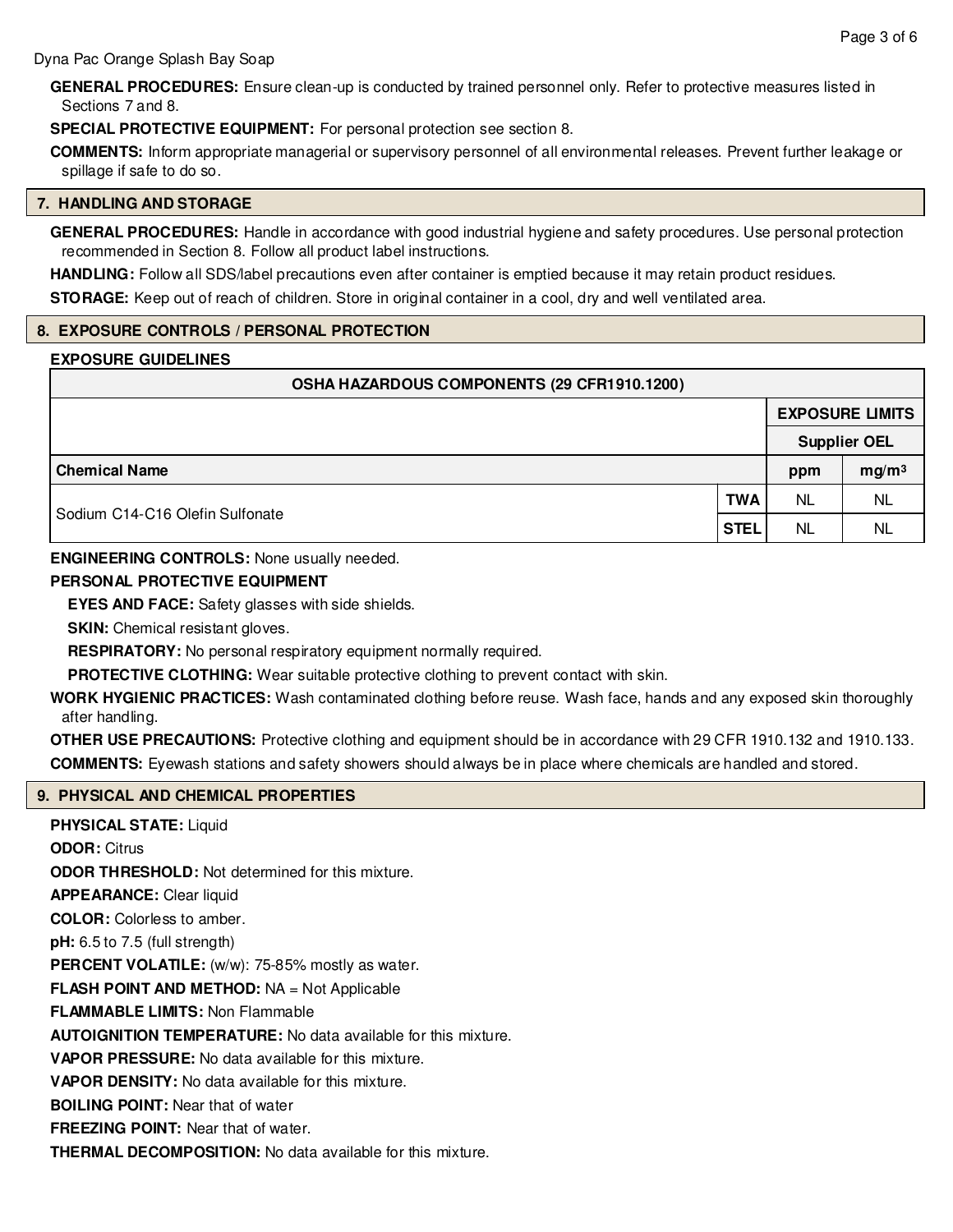**SOLUBILITY IN WATER:** Complete **EVAPORATION RATE:** Near that of water. **SPECIFIC GRAVITY:** 1.01 to 1.020 g/ml **VISCOSITY:** Not determined for this mixture. **(VOC):** 1.000 to 5.000 (Weight %) **OXIDIZING PROPERTIES:** This product is not classified as oxidizing

# **10. STABILITY AND REACTIVITY**

**REACTIVITY:** Stable under normal conditions.

**HAZARDOUS POLYMERIZATION:** Will not occur.

**STABILITY:** Stable under normal conditions.

**CONDITIONS TO AVOID:** Excessive heat or cold.

**POSSIBILITY OF HAZARDOUS REACTIONS:** No dangerous reaction known under conditions of normal use.

**HAZARDOUS DECOMPOSITION PRODUCTS:** Oxides of Carbon and Nitrogen.

**INCOMPATIBLE MATERIALS:** Strong oxidizing agents, strong reducing agents, bases and certain metals.

# **11. TOXICOLOGICAL INFORMATION**

#### **ACUTE**

| l Chemical Name                 | ORAL LD <sub>50</sub> | <b>DERMAL LD<sub>50</sub></b> | <b>INHALATION</b><br>$LC_{50}$ |
|---------------------------------|-----------------------|-------------------------------|--------------------------------|
| Sodium C14-C16 Olefin Sulfonate | 2079 to 2340          | 6300 to 160000                | 52 to 206 mg/l                 |
|                                 | mg/kg (rat)           | mg/kg (rabbit)                | (rat) Aerosol                  |

**EYE EFFECTS:** Causes serious eye irrtation.

**SKIN EFFECTS: Causes skin irritation.** 

**CHRONIC:** Health injuries are not known or expected under normal use.

# **CARCINOGENICITY**

- **IARC:** No ingredient in this product is present at levels greater than or equal to 0.1% is identified as a probable, possible or confirmed human carcinogen by IARC.
- **NTP:** No ingredient in this product is present at levels greater than or equal to 0.1% is identified as a known or anticipated carcinogen by NTP.
- **OSHA:** No ingredient in this product is present at levels greater than or equal to 0.1% is identified as a carcinogen or potential carcinogen by OSHA.

**REPEATED DOSE EFFECTS:** No data available for this mixture.

**IRRITATION:** Skin and eve irritation.

**SENSITIZATION:** No data available for this mixture.

**NEUROTOXICITY:** No data available for this mixture.

**GENETIC EFFECTS:** No data available for this mixture.

**REPRODUCTIVE EFFECTS:** No data available for this mixture.

**TARGET ORGANS:** No data available for this mixture.

**TERATOGENIC EFFECTS:** No data available for this mixture.

**MUTAGENICITY:** No data available for this mixture.

**SYNERGISTIC MATERIALS:** No data available for this mixture.

# **12. ECOLOGICAL INFORMATION**

**ECOTOXICOLOGICAL INFORMATION:** This product is not classified as environmentally hazardous. However, this does not exclude the possibility that large or frequent spills can have a harmful or damaging effect on the environment.

**BIOACCUMULATION/ACCUMULATION:** The potential for bioconcentration in organisms is low.

**AQUATIC TOXICITY (ACUTE):** No data available for this mixture.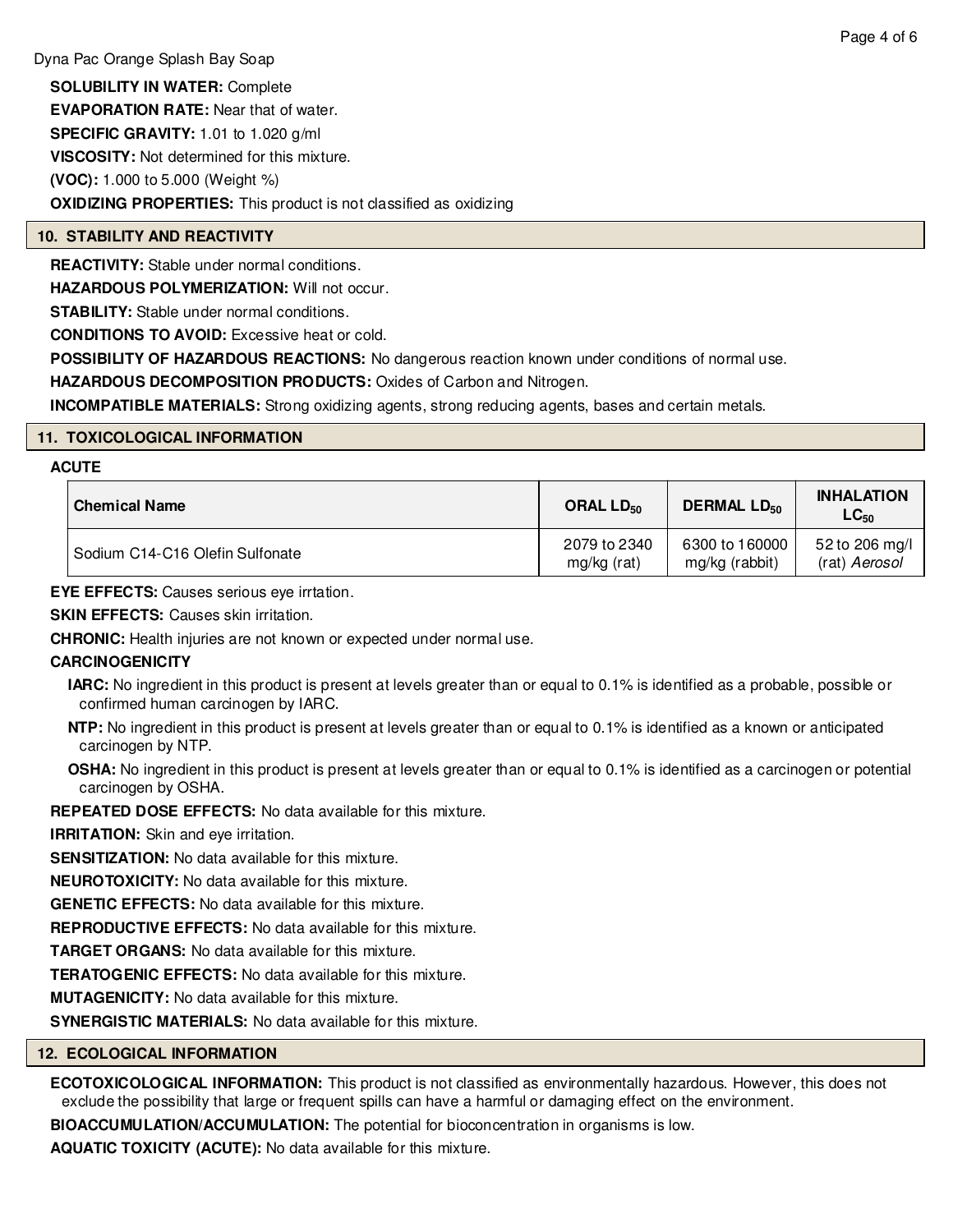# **CHEMICAL FATE INFORMATION:** This product is expected to be readily biodegradable.

#### **13. DISPOSAL CONSIDERATIONS**

**DISPOSAL METHOD:** Follow all Federal, State and Local Regulations appropriate for this material.

**PRODUCT DISPOSAL:** Wastewater resulting from this product should be directed to a proper waste water treatment facility. **EMPTY CONTAINER:** Empty containers should be taken to an approved waste handling site for recycling or disposal. Do not reuse empty containers.

#### **14. TRANSPORT INFORMATION**

# **DOT (DEPARTMENT OF TRANSPORTATION)**

**PROPER SHIPPING NAME:** Not regulated as dangerous goods.

#### **ROAD AND RAIL (ADR/RID)**

**PROPER SHIPPING NAME:** Not dangerous goods.

**COMMENTS:** The shipper / consignor / sender is responsible to ensure that the packaging, labeling and markings are in compliance with the selected mode of transport.

#### **15. REGULATORY INFORMATION**

#### **UNITED STATES**

# **SARA TITLE III (SUPERFUND AMENDMENTS AND REAUTHORIZATION ACT)**

**311/312 HAZARD CATEGORIES:** Acute Health Hazard

**FIRE:** No **PRESSURE GENERATING:** No **REACTIVITY:** No **ACUTE:** Yes **CHRONIC:** No

**313 REPORTABLE INGREDIENTS:** This product does not contain any chemical components that exceed the threshold (De Minimis) reporting levels established by SARA Title III, Section 313.

# **302/304 EMERGENCY PLANNING**

**EMERGENCY PLAN:** No chemicals in this product are subject to the reporting requirements of SARA Title III, Section 302.

# **CERCLA (COMPREHENSIVE ENVIRONMENTAL RESPONSE, COMPENSATION, AND LIABILITY ACT)**

**CERCLA REGULATORY:** Not listed.

# **TSCA (TOXIC SUBSTANCE CONTROL ACT)**

**TSCA REGULATORY:** All ingredients are listed.

**CALIFORNIA PROPOSITION 65:** This product contains trace amounts of Ethylene Oxide. CAS# 75-21-8

**OSHA HAZARD COMM. RULE:** This product is a "Hazardous Chemical" as defined by the OSHA Hazard Communication Standard, 29 CFR 1910.1200.

# **16. OTHER INFORMATION**

**REASON FOR ISSUE:** New SDS format

# **Date Prepared:** 05/22/2015

| <b>HMIS RATING</b>     |             |  |  |  |
|------------------------|-------------|--|--|--|
| <b>HEALTH</b>          | $ 2\rangle$ |  |  |  |
| <b>FLAMMABILITY</b>    |             |  |  |  |
| <b>PHYSICAL HAZARD</b> |             |  |  |  |
| PERSONAL PROTECTION    |             |  |  |  |



**ADDITIONAL SDS INFORMATION:** This Safety Data Sheet applies to this product in its concentrated form (as supplied). The hazards of this product will diminish significantly at end use dilution ratios.

**MANUFACTURER DISCLAIMER:** The information provided in the Safety Data Sheet is correct to the best fo our knowledge, information and belief at the date of its publication. The information given is designed only as a guidance for safe handling, use, processing, storage, transportation, disposal and release and is not to be considered a warranty or quality specification. The